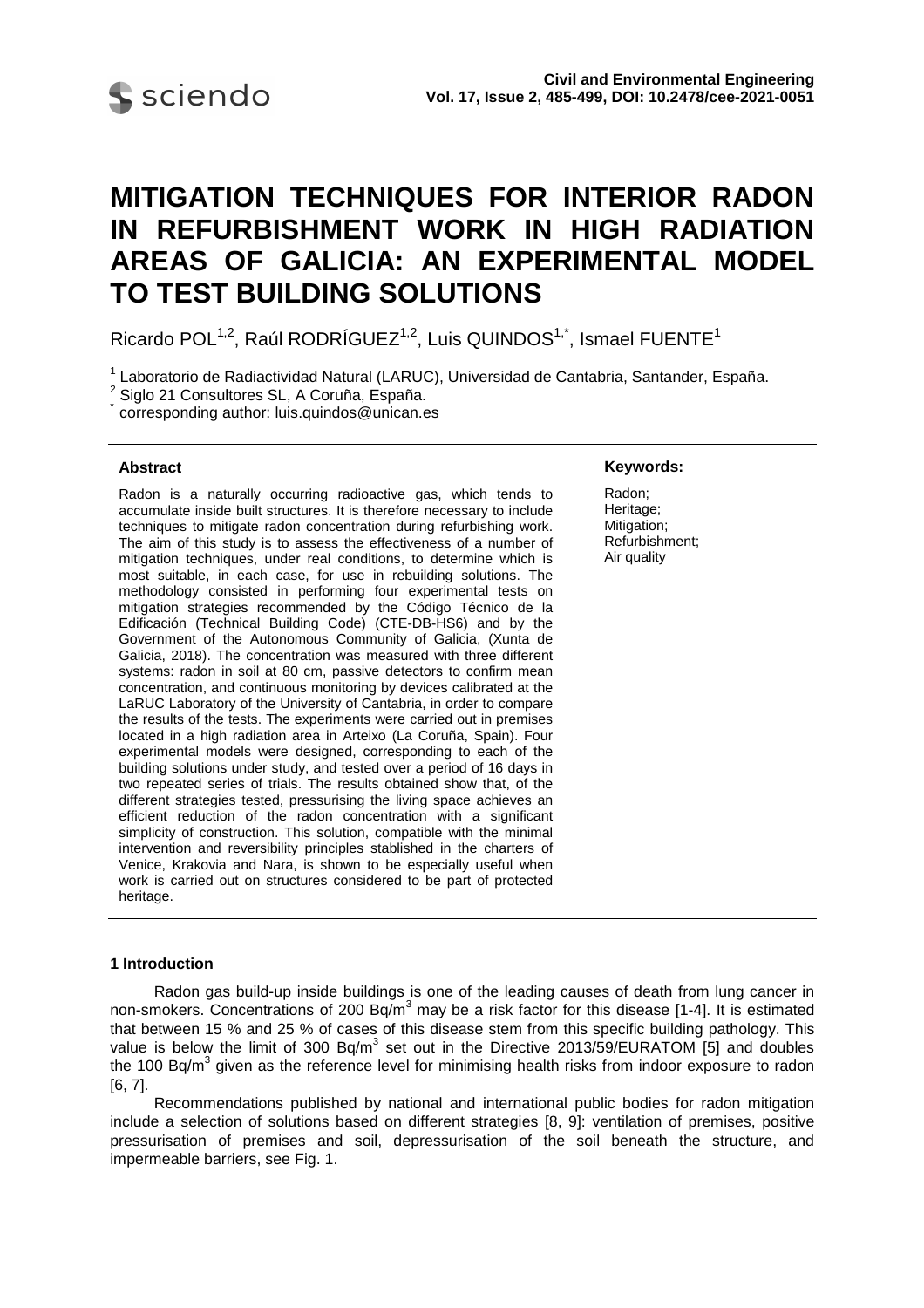

Fig. 1: Recommendation chart for mitigation solutions [9].

The legal framework which sets out the Basic Requirements for mitigation with respect to radon gas in Spanish law is CTE-BD-HS6. This document includes the obligation to undertake mitigation measures in situations where there is a risk of build-up, and recommends, depending on the area at risk, three mitigation strategies, although it allows the use of equivalent alternative solutions. These requirements are not applicable during refurbishment or in areas occupied by existing buildings. The Consejería de Ordenación del Territorio y Medioambiente de la Xunta de Galicia (Environmental Department of the Galician Autonomous Government) has published manuals and technical instructions with mitigation measures to be taken in areas of special risk of radon gas build-up. These recommendations also fail to take into account the problems with implementation in existing buildings [10].

Putting these mitigation techniques into effect in existing buildings runs into many difficulties inherent in actions undertaken in an already existing structure. These difficulties derive from the interaction with other pre-existing elements, such as old facilities and services in the building, and even with issues of heritage, which must be accounted for when considering the aesthetics, health and comfort of the living space.

The question of energy efficiency must also be included. In the case of refurbishment intended to improve energy efficiency, ensuring less energy loss, the problem of the quality of the air inside the building needs to be considered, since at times the work done may lead to an increase in concentrations of interior radon [11].

## **2 Research question**

The aim of this study is to analyse the efficiency of several mitigation methods for refurbishment, given the many variables to be accounted for in real conditions. In other words, cost of the activity, aesthetic issues, energy efficiency, comfort in terms of heat and noise, and heritage values, while also addressing questions of efficiency, economy and the minimal intervention and reversibility principles stablished in the Charter for the Conservation and Restoration of Monuments and Sites [12].

This means that a balance must be struck between the varied needs to be met and the activities to be carried out. For new buildings designed from scratch, it is more feasible to achieve compatibility between them. However, with pre-existing structures, the constraints may lead to the rejection of certain solutions, either because they cannot be carried out in a way that is compatible with other requirements, or due to the high costs involved, and therefore the result is less than ideal.

This paper seeks to show the complexity of the circumstances to be considered for different mitigation solutions. This will, in turn, allow reflection on the difficulty of balancing these solutions, and other matters that need to be addressed in any refurbishment work.

#### **3 Materials and methods**

The site chosen for the experiment is a partially buried structure in an area of high radiation [13] (Latitude: 43.29758, Longitude: -8.435155), in Arteixo, province of A Coruña, Autonomous Community of Galicia, Spain, EU.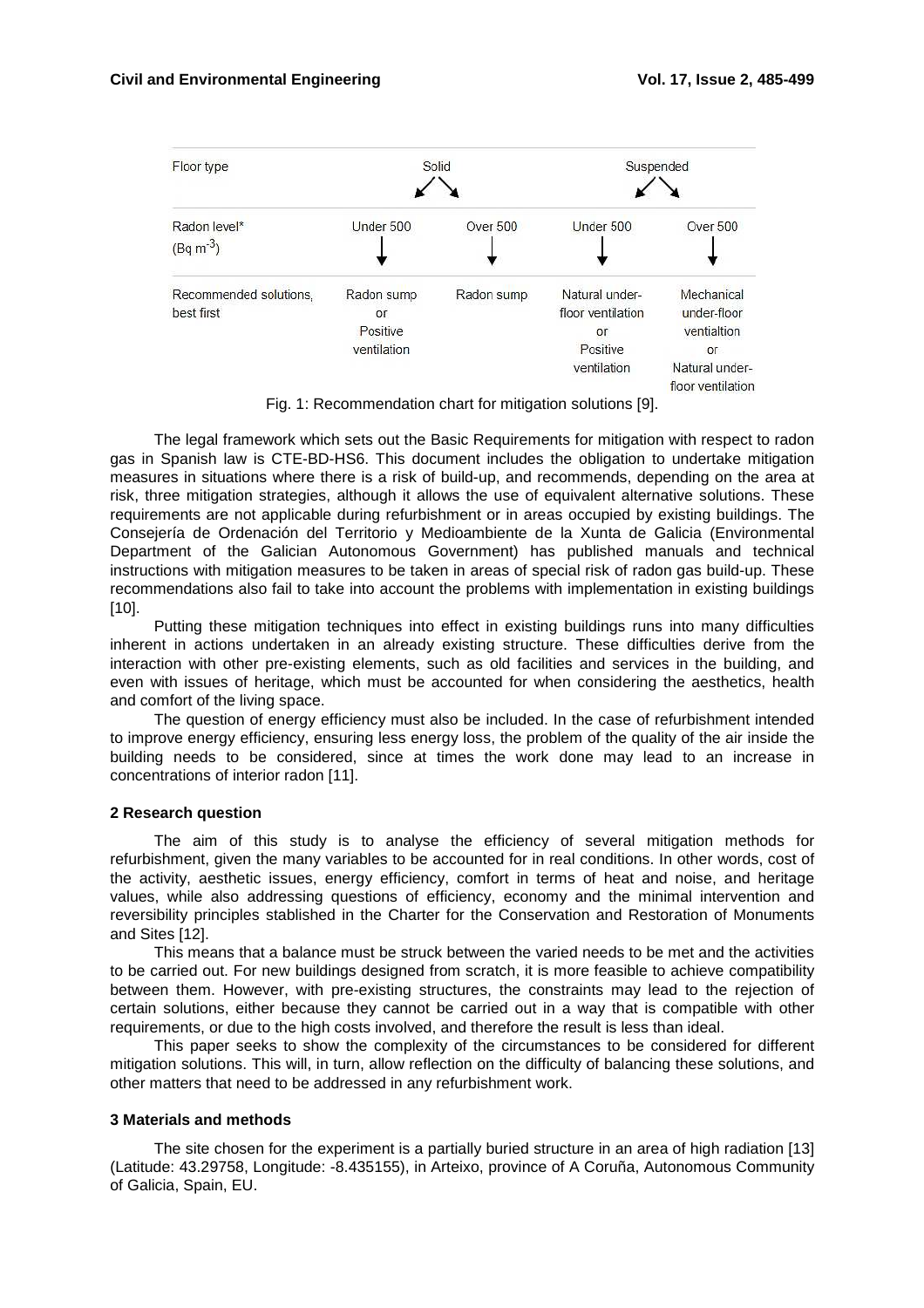# **Civil and Environmental Engineering Vol. 17, Issue 2, 485-499**

The terrain below the construction area is made up mainly of granite, with a high degree of weathering and little consistency. The land is high in mica.

After a radon in soil test had been carried out, five measuring points around the house were determined, distributed over the plot, see Fig. 2. The measurements taken are shown in Table 1.



Fig. 2: Location of soil measurements around the premises.

| <b>Place</b> | Date       | Time  | Depth | $C_A$ [kBq/m <sup>3</sup> ] | RP    |  |
|--------------|------------|-------|-------|-----------------------------|-------|--|
|              | 09/07/2020 | 11:27 | 80    | 275                         | 224,3 |  |
| 2            | 09/07/2020 | 11:34 | 80    | 95,8                        | 77,6  |  |
| 3            | 09/07/2020 | 11:49 | 80    | 167                         | 135,9 |  |
| 4            | 09/07/2020 | 11:57 | 80    | 120                         | 97,4  |  |
| 5            | 09/07/2020 | 12:04 | 80    | 50                          | 40,10 |  |

Table 1: Results of radon in soil measurements around the premises.

The highest values found are 275 kBq/m<sup>3</sup> measured at a depth of 80 cm in the ground immediately outside the wall of the premises. The permeability test on the soil carried out with a portable permeameter gave these results:

With  $k = 0.6 \cdot 10^{-11}$  m<sup>2</sup>. Using the classification criteria for radon potential in construction, according to the methodology given in Neznal and Barnet [14]

$$
RP = \frac{c_A - 1}{-\log k - 10} \,,\tag{1}
$$

where  $c_A$  is the radon activity concentration [kBq/m<sup>3</sup>] in the soil at a given depth, and *k* the permeability in m<sup>2</sup> measured at the same depth.

The radon in soil test gave, for all points, the value of  $RP > 35$ , and thus, according to the Czech approach, the RI (risk of radon emitted from soil) would be HIGH as shown in Fig. 3.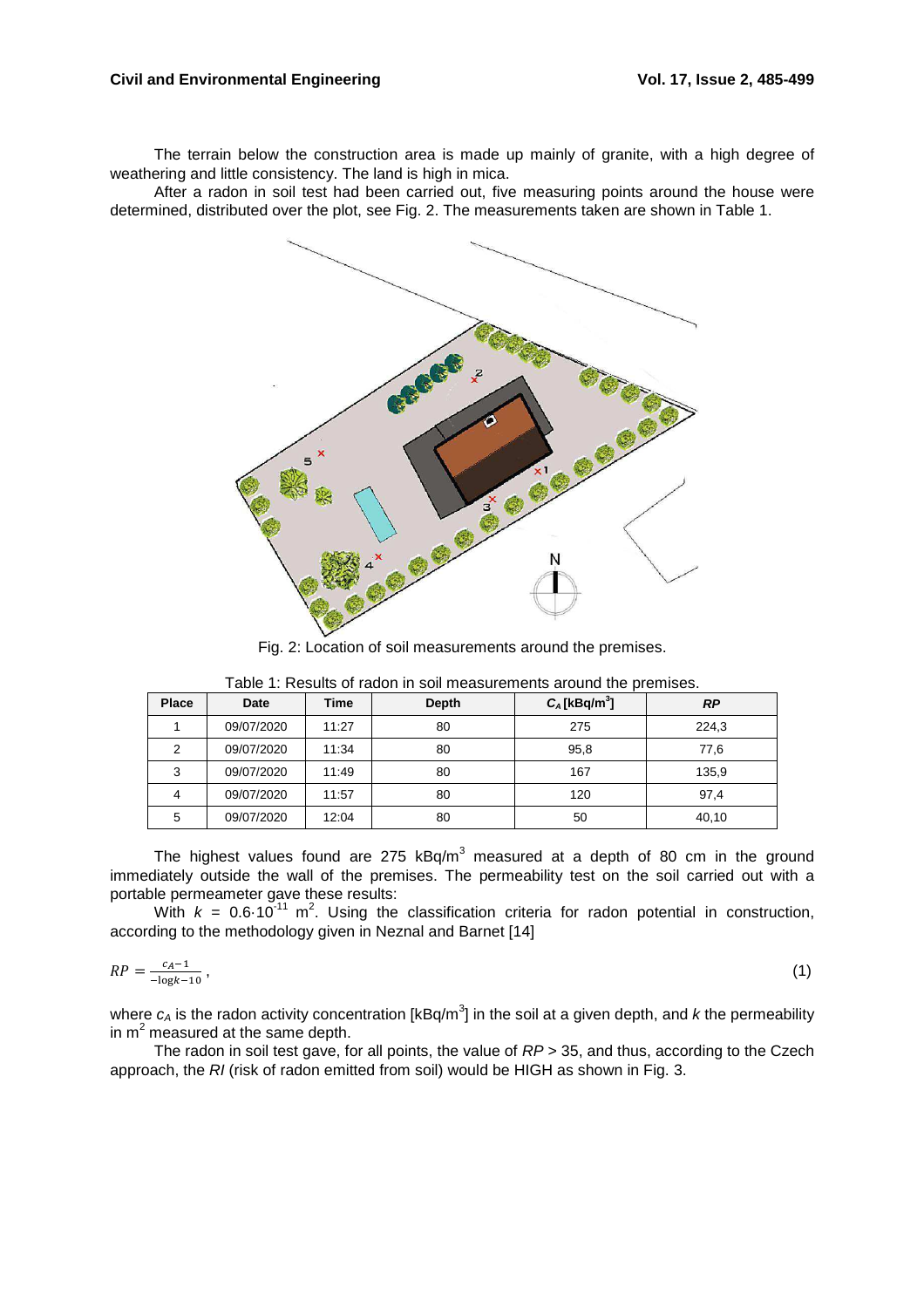

The spatial characteristics of the premises are as follows: volume of air 316.46  $m^3$  and surface 100.42  $m^2$ .

The building system is based on 25 cm thick reinforced concrete containing walls, a 15 cm thick reinforced concrete deck grounded on a 15 cm thick gravel layer, which is in turn placed on a 5 cm layer of blinding concrete. The southern façade consists of a 30 cm thick double layer of brick dressed in granite and local Schist.

All the openings are on this south wall, giving a total ventilation surface of 4.08  $m^2$ .

Measurements were taken at the premises with passive radon detectors, by the LaRUC Laboratory, accredited by the Nuclear Safety Council in September 2017, and the resulting annualised concentrations were over 800 Bq/m<sup>3</sup>.

#### **4 Identification of sources**

The data in Table 2 show that the main source is to be found in the plot bordering the building to the East, Place 1. To confirm this, a new set of radon-in-soil concentration measurements was taken by technicians from the LaRUC Laboratory, at a depth of 80 cm, with a properly calibrated ionisation chamber, giving values of 332, 269, 312, 456, and 295 kBq/m<sup>3</sup>.

Radon enters the premises by a convective (advective) process. The convective flow is established by a difference in pressure between the substrate, where the radon is, and the atmosphere or the inside of the building. This process depends on the permeability of the medium and the pressure gradient and is modelled via Darcy's Law. [15].

The main entry points for radon were identified by continuous radon measurement, using a scintillation cell from Radon sniffer. The results show a specific concentration of 1826 Bq/m<sup>3</sup> at the southern wall, near the venting points and the door to the premises. The measurements in the rest of the building were between 600 Bq/m<sup>3</sup> and 1200 Bq/m<sup>3</sup>. These cases arise from diffusion sources such as the cracks and fissures in the building through which the radon exhaled by the soil in contact with the outside walls on the North-eastern and South-eastern faces. Radon-in-soil concentration measures were also taken in these areas (Points 1 and 3) giving results of 275 and 167 kBq/m<sup>3</sup> respectively.

#### **5 Measuring equipment**

In order to quantify the effectiveness of the mitigation methods tested, continuous measurements were taken which, although less accurate, allowed differences stemming from the activation of the devices to be identified beyond doubt. Two Radon Scout devices were used in parallel, calibrated to improve the accuracy of the measurement. This simultaneous use is justified in order to check for and eliminate possible errors in the measuring equipment. Radon concentrations undergo constant, random variations, depending on multiple factors, over the period of measurement, and so measurements taken over a very short period are open to distorted interpretations. It was therefore decided to carry out two sets of measurements, repeated twice, over a period of two consecutive weeks, for each of the solutions tested.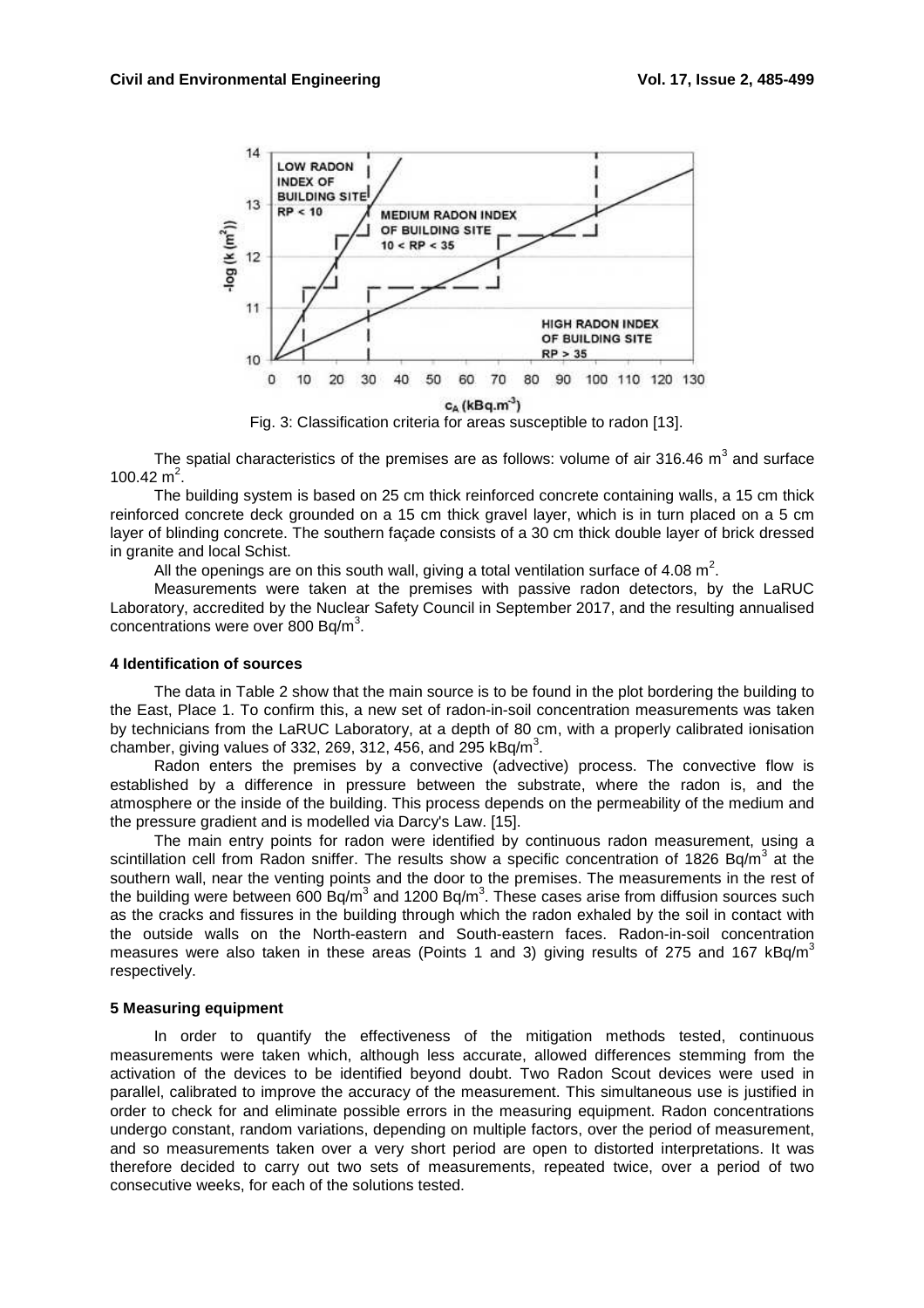### **6 Testing sequence**

In order to perform the experiment, a sequence was established of 24 hours with the systems to be tested activated, followed by 24 hours with the equipment switched off, to allow the concentration to return to the initial conditions between tests for the different mitigation solutions, as shown in Figure 4. The building was closed while the measurements were taken. Monitoring was continuous, with a measurement taken every hour, over a period of 24 hours.

| Forced<br>ventilation   | A2.1 |                         |      |   |           |   |                  |   | A2.2 |    |          |           |              |            |              |
|-------------------------|------|-------------------------|------|---|-----------|---|------------------|---|------|----|----------|-----------|--------------|------------|--------------|
| Positive<br>ventilation |      |                         | P3.1 |   |           |   |                  |   |      |    | P3.2     |           |              |            |              |
| Negative<br>radon sump  |      |                         |      |   | D4.1      |   |                  |   |      |    |          |           | D4.2         |            |              |
| Positive<br>radon sump  |      |                         |      |   |           |   | E2.1             |   |      |    |          |           |              |            | E2.2         |
| Day                     |      | $\overline{\mathbf{c}}$ | 3    | 4 | 5<br>an a | 6 | 7<br><b>STAR</b> | 8 | 9    | 10 | 11<br>-- | 12<br>236 | 13<br>194000 | 14<br>1915 | 15<br>VE 849 |

Fig. 4: Graph of testing sequence.

#### **7 Preliminary actions to prepare the conditions for the experiment, sealing cracks and fissures**

Radon issuing from the subsoil filters into the building through fissures and apertures because of the pressure difference. This takes place both through the parts in contact with the ground, and via the fronts and roofing. This means that one technique for preventing its entry is to seal the places where it can happen, with special attention paid to bulkheads, cable sleeving, electrical and water conduits, pipes, and in general any open passage to the outside.

After a detailed visual inspection of the premises, five kinds of entry point were identified: holes at anchor points for recoverable formwork, pipes and ducts that pass through the walls, carpentry joints, the joints of the three drains in the base of the structure, and joints where the waste pipes from sanitary facilities leave the structure.

The outlets from the casing were sealed with high density epoxy mortar. The joints and meeting points of the sanitary waste pipes were covered with PVC adhesive to ensure they were airtight. The points where the channels and pipes meet other elements of the building were injected, firstly with expanding polyurethane foam when the difference between the elements was greater than 2 cm, and then a perfect seal was ensured with a final layer of permanently elastic mono-component adhesive polymer. An acrylic sealant was used for the drains. For the woodwork joints, however, a quick-drying mono-component acidic silicon was applied which, in contact with the ambient humidity, vulcanised, forming an elastic joint.

Another entry point for radon is the tubing which protects the electric cables when they reach junction boxes and mechanisms. The decision was made to apply a bicomponent insulating silicone gel. The traps of the wastewater pipes were checked and found to be in good condition and working properly, although since radon is soluble in water, they do not guarantee that it is completely sealed. The premises were closed for the two days prior to the start of the experiment, in order to allow the concentration to rise, reaching levels of  $3600$  Bq/m<sup>3</sup> as shown in Fig. 5.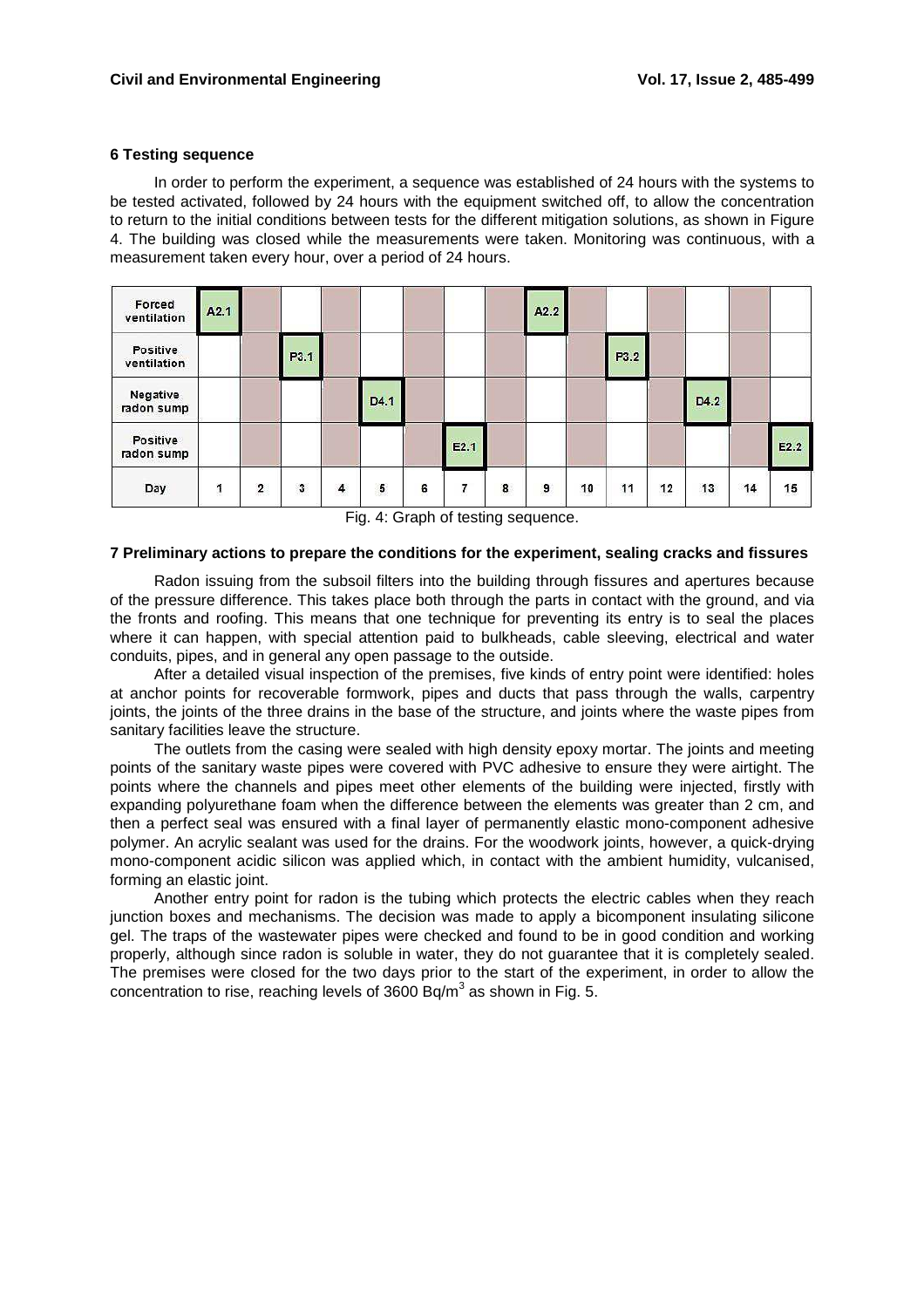

Radon, Humidity and Temperature



#### **8 Techniques tested**

The methodology used was to perform four experimental trials for the active mitigation strategies recommended in the Technical Building Code [16] and in the Technical Supplement of the manual published by the Galician Institute for Housing & Land [10], specifically A2 Forced ventilation, P3 Pressurisation of premises, D4 Depressurisation of soil, and E2 Positive pressurisation of soil. In order to obtain comparable results for the dependent variable (efficiency of the strategy), the same model of fan was used for all the systems tested; the consumption, the nominal flow and the sound power are fixed, to eliminate confounding variables which could distort the results of the experiment. With respect to the other confounding variables, such as temperature, meteorological conditions, conditions of use, and variations in soil permeability, the trials were repeated sequentially to check the similarity of the results in the dependent variable.

#### **8.1 Forced ventilation A2**

Ventilation is based on replacing contaminated air from inside with air from the outside, see Fig. 6. Inside air is contaminated by harmful particles from human consumption such as  $CO<sub>2</sub>$ , formaldehyde and others, among them radon gas. Transport is favoured by the pressure gradient between the outside and inside. The main triggering factors for this air flow are convection by temperature gradient, and the action of the wind.

- 1) Intake pipe 120 mm in diameter.
- 2) Intake fan S&P TD-350 230 V-50 HZ, 26.94 W (0.0456 m<sup>3</sup>/s).
- 3) Intake diffusor.
- 4) Sealed chimney (cassette).
- 5) Sealed pipes and fissures.
- 6) Extraction diffusor.
- 7) Extraction fan S&P TD-350 230 V-50 HZ, 26.94 W (0.0456 m<sup>3</sup>/s).
- 8) Extraction pipe 110mm in diameter.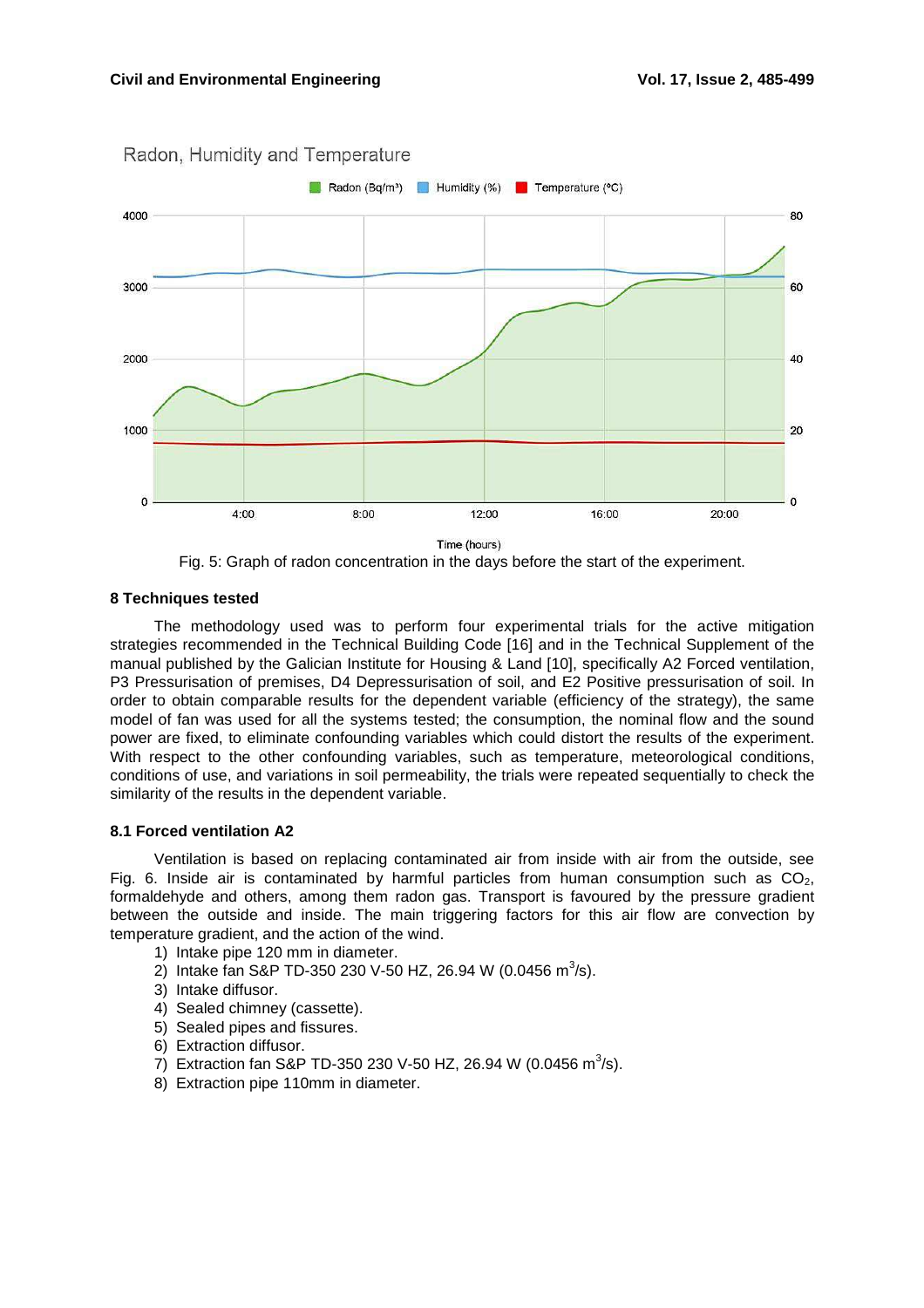

Fig. 6: Section plan of the setup.

The A group of ventilation strategies in the manual includes the following: A.1. Natural inside the premises, A.2 forced inside the premises, A.3 and A.4 natural and forced in the underground clearing space.

To set up a test of efficient natural ventilation, A.1, it would be necessary to create new strategically placed apertures in such a way as to ensure proper renewal of the air inside. This possibility was rejected, since the characteristics of the building (partially buried and clad in reinforced concrete) make it unfeasible, on grounds both of planning and cost. Thus, the ventilation strategy was only tested with the technique of forced ventilation.

A.3 & A.4. Forced ventilation in clearing spaces were also rejected, as impossible to put into practice, since the building in question has no clearing space under the formwork.

The experiment consisted of installing a series of ventilation ducts in 120 mm diameter PVC tubes to give a renewal flow of 220.57  $m^3/h$ , measured with a TESTO 440 thermal anemometer, across the axis of the straight section of the pipe at a distance of 1 diameter. Two in-line mixed-flow duct fans (each 230V-50HZ, 26.94W) were used, with balanced entry and exit flow, a reference flow of 0.0456  $m^3$ /s and a reference pressure difference of 45.21 Pa. The ducts are uniformly distributed through the ceiling vault so that the flow is constant, with no dead areas, giving a ventilation flow of 61.27 l/s, 6 times greater than that required by Standard DB-HS 3 for the premises tested. Special attention was given in the experimental design to intake point for outside air since, as radon is a naturally occurring environmental pollutant, it exists in higher concentrations in lower band which is in contact with the surface of the surrounding land. It was also guaranteed that there was no exchange of pollutants between the discharged flow and the air taken in, by placing the intake and venting points on opposite walls, bearing in mind the pressure gradient produced by the prevailing winds, as high pressures reduce emission of radon from the ground [17,18]. Given all the above, the decision was taken to place the intake point at a height of +5.80 m on the East-facing wall, open to the prevailing winds.

The results for this method of mitigation were obtained by taking continuous measurements.

Once the building had been closed for 24 hours, on the 18th of January at 12:00 hrs, the ventilation system was turned on by simultaneously activating fans 1 and 2, to guarantee a continuous flow of 220 m<sup>3</sup>/h, ensuring a renewal rate of 0.70/hour. The first measurement was taken at 12:26 hr, giving a concentration of  $3841Bq/m^3$ .

As can be seen in Fig. 7, 5 hours after turning on the system, the concentration of radon was reduced by 3000 Bq/m<sup>3</sup>. The concentration remained stable, with values around 1000 Bq/m<sup>3</sup> for the next 24 hours, during which the system continued to operate. The concentration value began to increase immediately the system was switched off, reaching levels of 3000 Bq/m<sup>3</sup> 12 hours later. Similar results were obtained on the second sequence of tests done one week later.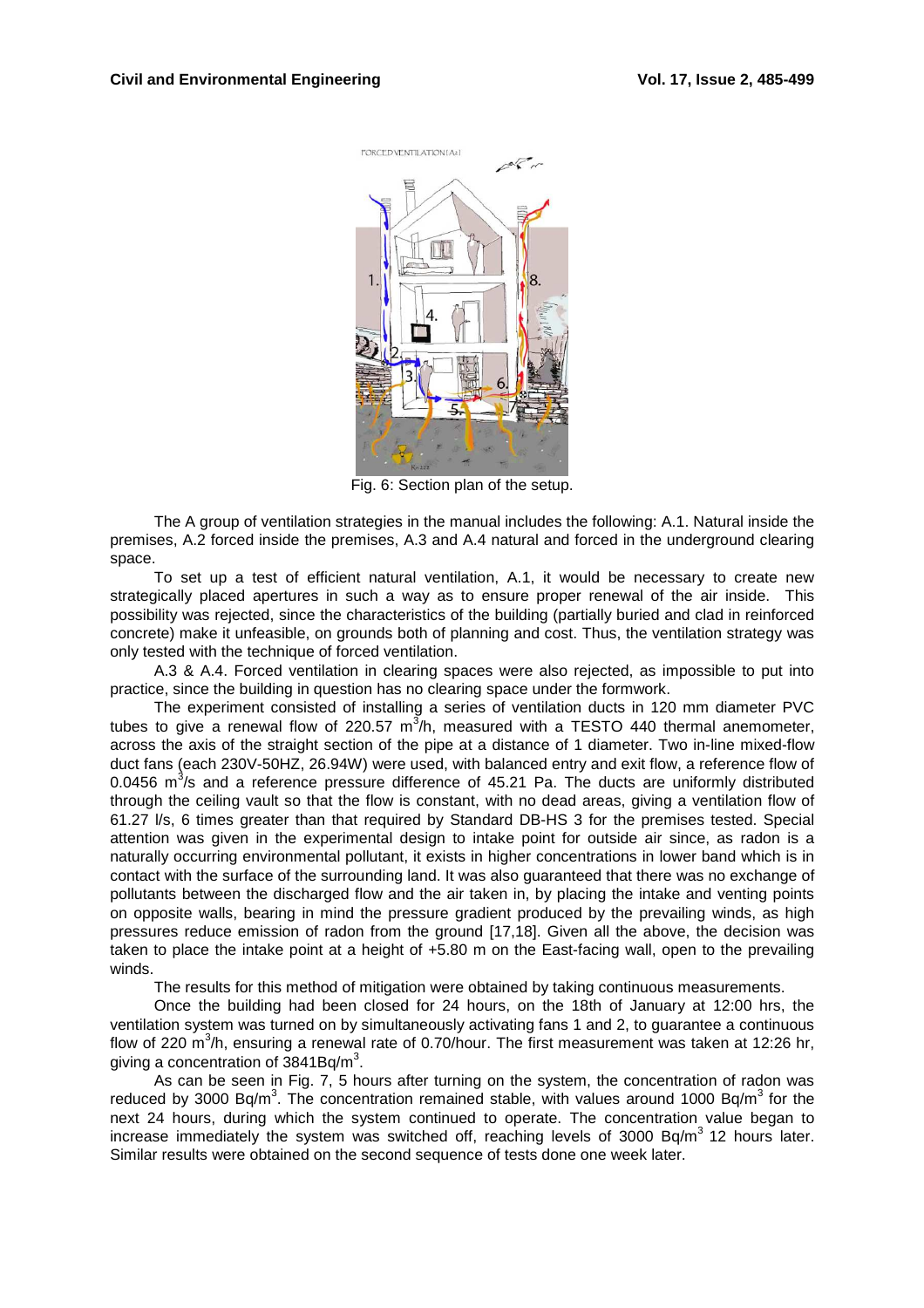

A2 Radon (Bq/m<sup>3</sup>), Humidity (%), Temperature ( $\degree$ C) and Inactivity of mitigation systems

This method of mitigation leads to a reduction in radon concentration although it does not allow the values recommended by the legal guidelines to be reached and is some way from the 300 Bq/m<sup>3</sup> set as the maximum value by EURATOM. The negative effects for comfort inside the building should be noted, such as the noise level of the system, above 25 dB, the air currents, and consequently the thermal comfort. On the other hand, the renewal rate per hour (0.70) is designed not to exceed the calculation values for ventilation set out in the Energy Efficiency Indicator, so as not to have a negative effect on the energy classification of the dwelling [19].

The great advantage of this system, for use in buildings undergoing refurbishment, is that one single action addresses a number of problems, thanks to its compatibility with highly energy efficient air-heating systems. Although it also has drawbacks that require complementary measures to be taken with heat exchangers, diffusers and silencers, to counteract the effects on comfort.

## **8.2 Positive ventilation P3**

The technique is grounded in the idea of making entry of radon into the premises more difficult by the effect of the positive pressure difference inside, as "radon flow into the building, due to convective processes, occurs when the pressure gradient is positive PB > PA".

This is achieved by introducing clean air from the outside. This has two consequences; on the one hand it increases the pressure inside the building, leading to air flow from the inside outward, through the permeability of the surrounding material, which makes it difficult for radon to enter from the outside. The unpolluted air introduced also assists in diluting the concentration of radon inside Fig. 8.

- 1) Intake pipe 120 mm in diameter.
- 2) Intake fan S&P TD-350 230 V-50 HZ, 26.94 W (0.0456 m<sup>3</sup>/s).
- 3) Intake diffusor with air filtering.
- 4) Sealed chimney (cassette).
- 5) Sealed pipes and fissures.



Fig. 8: Section plan of the setup.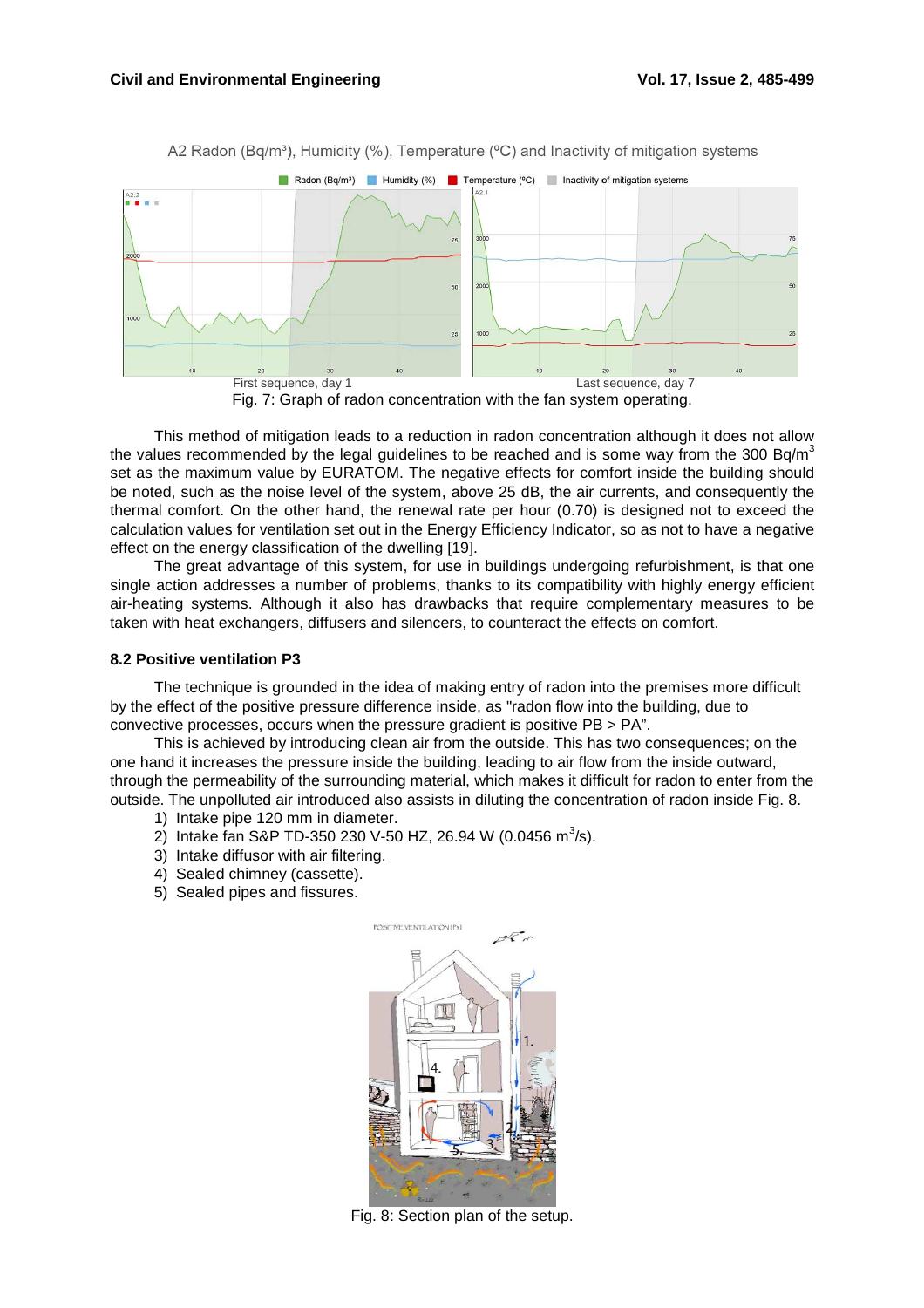This technique was implemented by placing a series of 120 mm diameter PVC tubes, the joints of which were sealed with adhesive for PVC. For the reasons already set out in the forced ventilation experiment, special attention was given to the intake point for outside air, which was placed at a height of +5.80 m on the East-facing wall, open to the prevailing winds.

The nozzles were placed outside the occupied area, understood to be 30 cm from the walls below head height, in order to distribute the air supplied at a speed and in conditions appropriate to welfare and ventilation in the living space. The speed of the air supplied as measured by a TESTO 440 thermal anemometer, 30 cm from the grille, is less than 0.10 m/s, and is therefore compatible with environmental comfort.

The grilles were placed on the vertical surfaces 30 cm from the highest point of the flooring. They were positioned at this height to maximise their efficiency, as radon is heavier than air and tends to accumulate at the lower levels [18]. Their placement at this height makes it easier for the concentration of radon to be diluted, and it also increases the pressure at the point closest to the localised entry source, as well as maximising thermal efficiency over the winter period by preheating the air introduced, assisting convective flow.

It should be noted that the location of the pressure grilles goes against what is set out in point 3.1.1.e) of DB HS-3 of the CTE, which requires them to be place at a height greater than 1.8 m above the height of the floor, although the following points should be mentioned:

1) The building has natural ventilation which meets the Standard, and so the hybrid system need not necessarily be considered a ventilation system, but rather a system of radon concentration mitigation which happens to improve the flow of clean air.

2) The requirement of the Standard to place the grilles higher than 1.8 m should be understood as requiring that they be placed outside the occupation area, to afford greater environmental comfort. In our case, as the premises are located in C thermal area of Spain (CTE), where the increase in air temperature is more important, as most of the time the outside temperature is below the comfortable temperature, placing the pressure grilles out of the occupation area on the side walls improves convective flow and energy efficiency.

A 230V-50HZ, 26.94 W in-line mixed flow duct fan was placed in the conduit leading from the intake to the nozzles with a reference entry flow of 0.0456  $m^3/s$  a reference pressure difference of 45.21 Pa. The grilles were placed on the East wall, as the nearest point to the main entry source, giving a flow of clean air from the outside of 61.27 I/s which, for the 316.46  $m^3$  building being tested, meant and extra 0.19 l/s per cubic meter.

A measurement taken prior to setting the designed solution in motion, taken on 21/01/2020 at 01:26 the radon concentration was 3000 Bq/m<sup>3</sup>  $\pm$ 10 %. The turbine was started at 12:00 and switched off 24 hours later. After 1 hour 26 minutes, a measurement was taken of 2200 Bq/m<sup>3</sup>, decreasing 7 hours later to 57 Bq/m<sup>3</sup> ± 45 %. These concentration levels, below 100 Bq/m<sup>3</sup>, remained stable until the fan was switched off at 12:00 the next day, see Fig. 9. These measurements have higher uncertainty, around 50 %, given the detection limit of the apparatus.



P3 Radon (Bq/m<sup>3</sup>), Humidity (%), Temperature (°C) and Inactivity of mitigation systems

The fan was switched off until 12:00, that is, for 24 hours. Over this period, the concentration rose slowly to a value of 2560 Bq/m<sup>3</sup>  $\pm$  10 %. These results show that the system is efficient at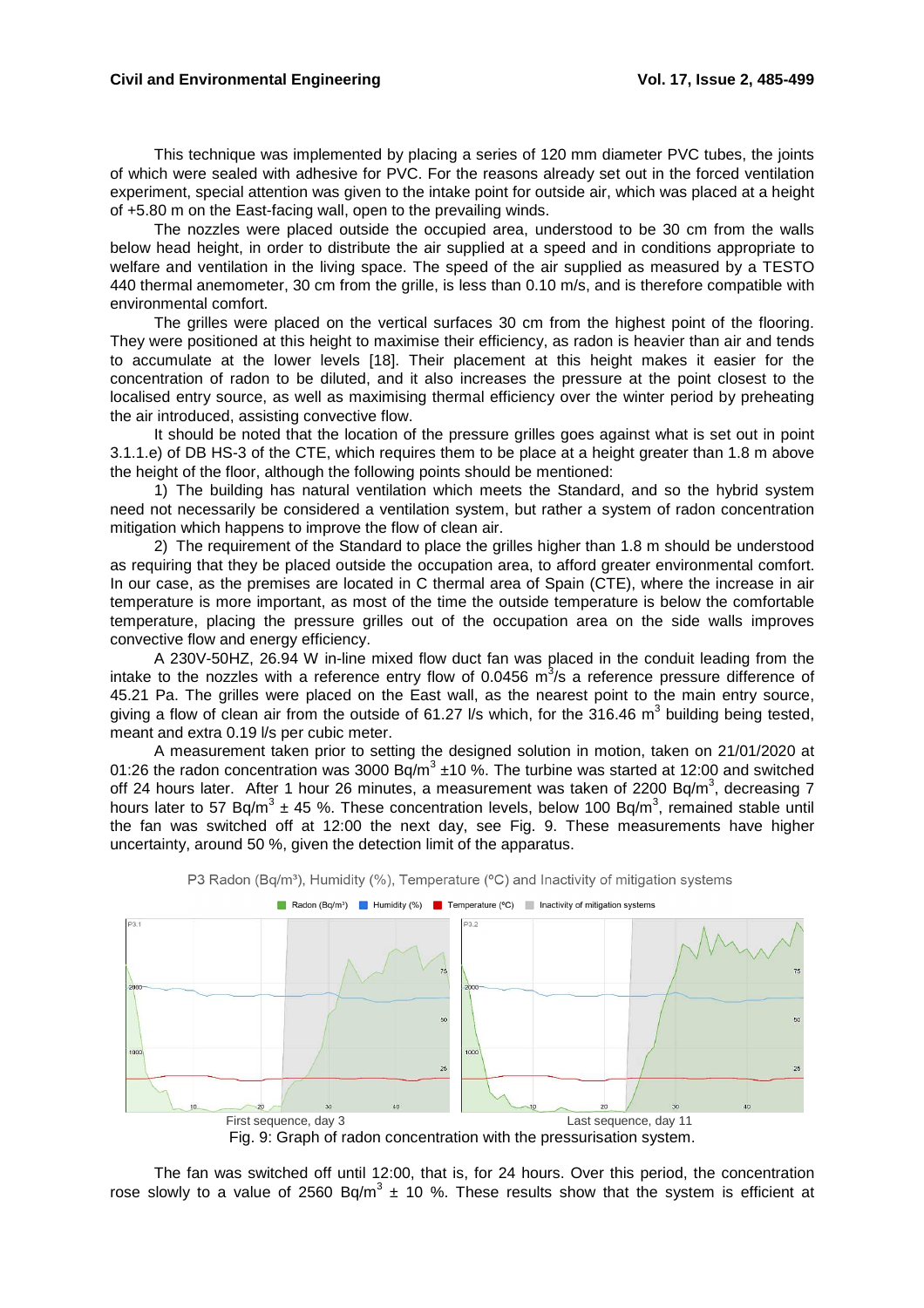containing concentration levels below those required by European Standards, and even below the 100  $Bq/m<sup>3</sup>$  proposed by the WHO.

The use of this system in an existing building also has important advantages. Firstly, it is simple to introduce, the materials are cheap and easily available, and it can be done quickly. Secondly this solution, is shown to be compatible with the minimal intervention and reversibility principles stablished in the charters of Venice, Krakovia and Nara, especially on buildings considered to be part of protected heritage.

One disadvantage systems from adding air flow from the outside, whose effects on the comfort of those living inside involve thermal variation, noise, air currents and the entry of external pollutants, especially allergens such as pollen or airborne dust particles. For these reasons it is advisable to include filters and heating elements to these systems, to correct these problems, which in turn leads to an increase in operating costs.

Improvements to this design with respect to noise pollution might include the possibility of placing the fan on the outside, in a sealed mounting, although this would also increase the cost of installation, or include noise suppressors.

#### **8.3 Negative radon sump D4**

This technique is grounded in the idea of transporting the radon rising from the lower ground layers to the intake point at a level below that of the building floor, and then expelling it naturally, in the case of D.1 and D.2, or mechanically in the case of D.3 and D.4. It was decided only to test depressurisation by mechanical means D.4, as it is based on the same principle as the natural process, but is more efficient, and so a competitive comparison can be made with the other solutions tested, see Fig. 10. It was also considered that efficient natural ventilation would normally require a very specific design, which would be much more difficult to achieve in the case of a refurbishment, because of the constraints of the existing structure.

- 1) Concrete prefabricated drain.
- 2) 25 mm thick gravel layer.
- 3) Extraction pipe 90mm in diameter.
- 4) Extraction fan S&P TD-350 230 V-50 HZ, 26.94 W (0.0456 m<sup>3</sup>/s).
- 5) Sealed pipes and fissures.



Fig. 10: Section plan of the setup.

The technique D.3 Forced depressuring at one side of the building, was rejected as a subject of testing, as it was understood to be similar to but less suitable than D.4 for the building in question, although it is useful when applied to existing structures, requiring less intervention as the pit can be dug outside the perimeter of the building.

To reduce the pressure in the ground, using the existing characteristics of the building, a set of three drains, now unused, from the old waste disposal system, were reused; these were joined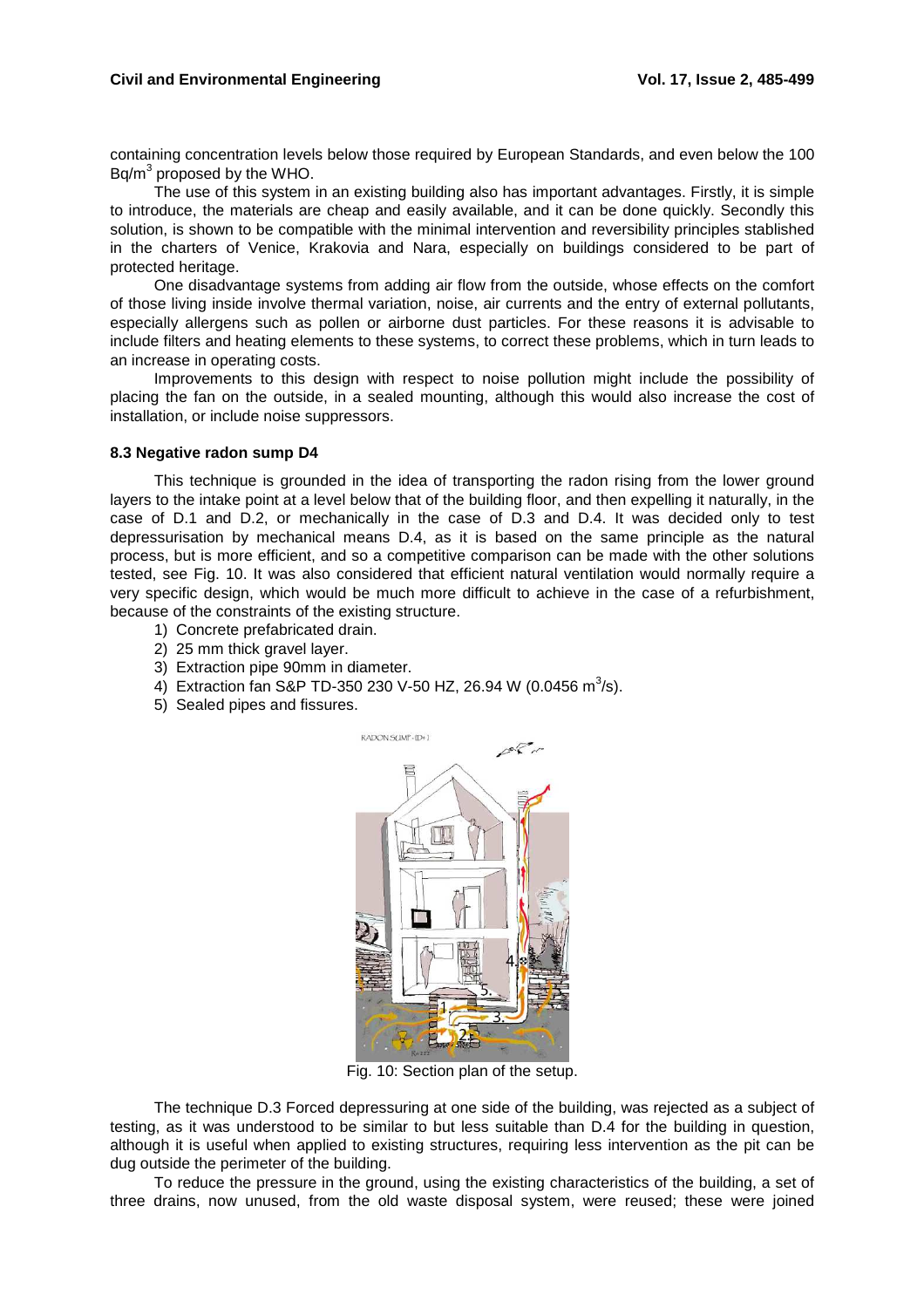#### **Civil and Environmental Engineering Vol. 17, Issue 2, 485-499**

together by a channel 220 mm in diameter. These drains were chosen due to their ideal location with respect to the building surface and the sources of radon. To ensure the suction effect, and given that the drains were connected to other waste pipes from the building, they were sealed with polyurethane foam and epoxy mortar, turning the three chosen drains into an isolated suction system. A new pipe was used to connect the last drain to the outside, and the system was depressurised using an in-line mixed flow duct fan placed outside the building, carrying the radon outside. An S&P TD-350 230 V-50 HZ, 26.94 W fan was installed, with a reference flow of 0.0456  $m^3/s$  and a reference pressure difference 45.21 Pa.

To increase the rate of entry of  $^{222}$ Rn to the drains, a platform was dug out and finished with a 25 mm thick gravel layer to increase permeability.

A prior measurement was taken after the building had been closed for 24 hours, and the measurement was started at 00:00 on the 23rd. 24 hours later the extraction system was set in motion, by activating the extractor fan connected to the drains. Immediately the fan was switched on, a drop in the concentration level of 1000 Bq/m<sup>3</sup> to 1500 Bq/m<sup>3</sup> was observed, but no further reduction was achieved over the rest of the time during which measurements were taken. From 0:00 a.m. on the 25th, the system shuts down, and gradually returned to the previous concentration levels of around 2800 Bq/m $^3$ , see Fig. 11.





This solution proved not to be very effective in comparison with the previously tested solutions, although the limitations imposed on the method must be considered, since in order to minimize the degree of intervention it was decided to repurpose an existing manhole system.

Although the location of the catchment wells was deemed appropriate to cover most of the area of the premises, the location of the manholes did not correspond to an ideal model, neither in number nor in precise positioning. These variables undoubtedly influenced the result.

Various studies [20, 21] show this to be an effective solution, but in the case of refurbishment aimed purely at reducing interior concentration levels of radon gas, this system is not well-suited due to the high cost arising from the building elements to be altered, such as flooring, conduits and foundations, as well as the difficulties in installation. It may, however, be appropriate if combined with a radon barrier in a general refurbishment which already involves working on the ground beneath the structure.

## **8.4 Positive radon sump E2**

The basis of the technique consists in hindering the convective (advective) process which carries the radon into the building, by forming positive pressure bulbs to divert the gas flow [14], transporting it via the porosity of the soil towards areas of lower pressure away from the structure, see Fig. 12.

- 1) Concrete prefabricated drain.
- 2) 25 mm thick gravel layer.
- 3) Intake pipe 90mm in diameter.
- 4) Intake fan S&P TD-350 230 V-50 HZ, 26.94 W (0.0456 m<sup>3</sup>/s).
- 5) Sealed pipes and fissures.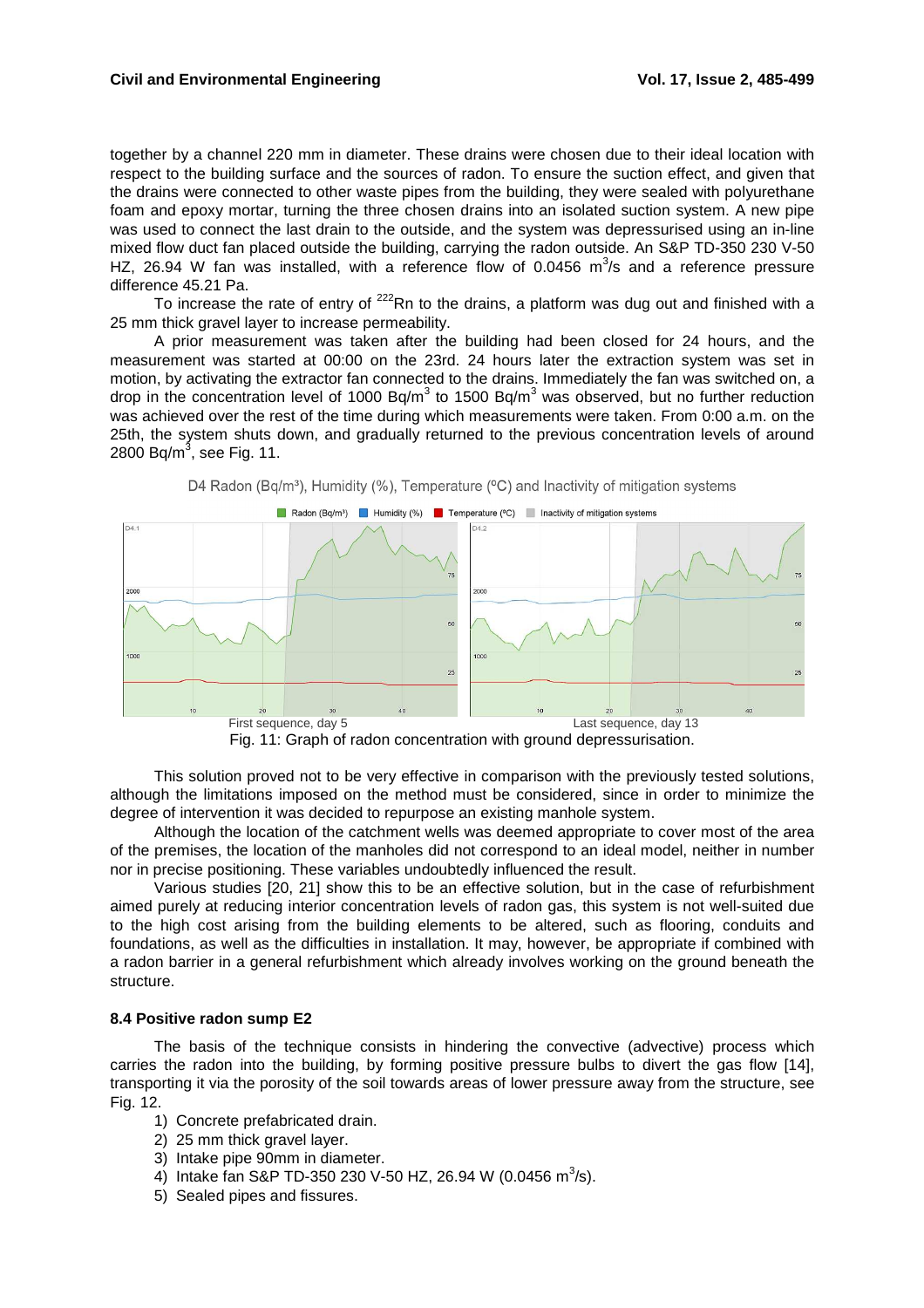

Fig. 12: Section plan of the setup.

With the same set of drains as in the previous experiment, the flow of the in-line mixed flow duct fan was reversed, and it was placed to drive the outside air towards the drains, increasing the pressure inside and beneath them, to create a barrier in the ground under the building formed by a pressure bulb.

A prior measurement was taken after the premises had been closed for 24 hours, starting at 00:00 on the 25th, yielding concentration levels that reached 2973 Bq/m<sup>3</sup>. 24 hours later the pressurisation system was started by introducing air from the outside, driven by the reversed flow of the exterior fan. Six hours after the fan was switched on, a drop in radon concentration of some 1200 Bq/m<sup>3</sup> was observed, which rose again over the following hours to 2400 Bq/m<sup>3</sup>, and then began to drop once more over the rest of the measurement period, to 1800 Bq/m<sup>3</sup>.



Fig. 13: Graph of radon concentration with the ground pressurisation.

When the fan was turned off, at 00:00 on the 27th, the concentration reached a level of 2630 Bq/m<sup>3</sup>, although it should be noted that once the system was turned off, there was a further decrease in concentration in the following 12 hours to 1800 Bq/m<sup>3</sup>, so it is not very clear if the variations in concentration were produced exclusively by the effect of overpressure or if they influenced by other variables related to soil permeability, such as saturation of the ground pores due to the abundant rainfall that occurred throughout the trial.

Similar results were obtained on the second sequence of tests done one week later in different weather conditions, although in the second instance the concentration drop was more stable keeping its value between 1400 and 2000 Bq/m<sup>3</sup>, and after the shutdown of the mitigation systems there was a gradual increment on the radon concentration from 1542 to 2915 Bq/m<sup>3</sup>, see Fig. 13.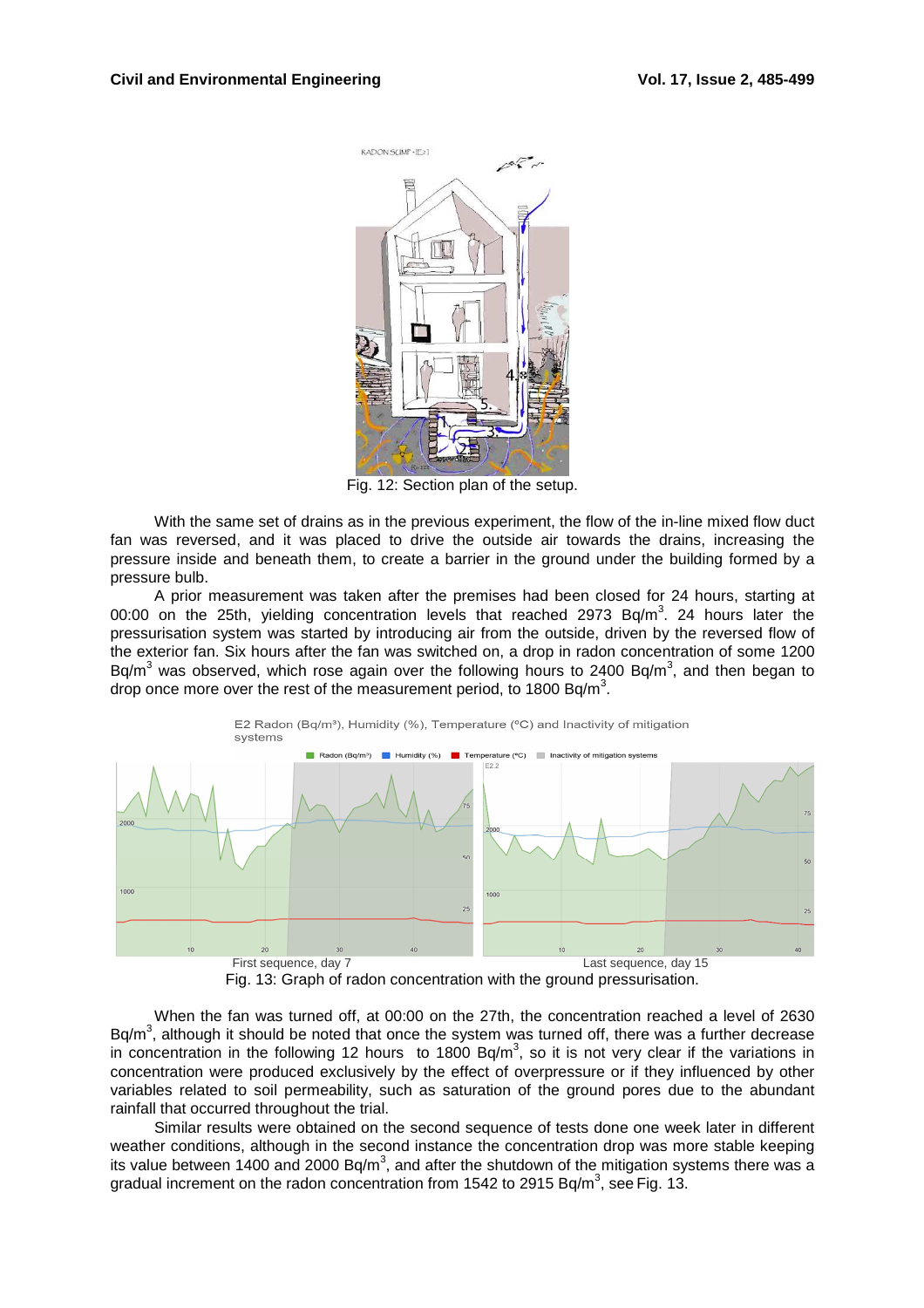While it is the case that some other studies [22, 23] highlight the effectiveness of this system, in the current case the solution was not seen to be effective.

The same consideration applies to refurbishment work as for depressurization of the soil, that the use of this method is not suitable unless it is carried out in combination with the installation of a radon barrier, and in comprehensive refurbishments requiring actions in the subsoil, which collides with the minimal intervention and reversibility principles stablished in the Charter for the Conservation and Restoration of Monuments and Sites.

#### **9 Conclusions**

Radon, Humidity and Temperature

The experiment described shows that not all the techniques are suitable, and that issues such as the following should be borne in mind in making a choice:

1) The radon solution system should consider the level of intervention to be addressed.

2) The design of the solutions should take place only after all the characteristics of the buildings and its surroundings have been examined.

3) The combination of various systems is what gives the assurance of greater efficiency in radon reduction.

4) The passive solutions are not seen to be effective at reducing the concentration, but they do contribute to ensuring the building is properly sealed, and they undoubtedly assist the action of active measures, both those that involve pressurisation and the opposite.

Below, in the graph of the series of test carried out, which allows us to appreciate the effectiveness of the different solutions, see Fig. 14. The system of forced ventilation A2 is especially interesting in refurbishments requiring air-conditioning systems, as, combined with air-sourced heating, it may be suitable for places where the concentration does not exceed 2000 Bq/m<sup>3</sup>. This demands that special attention be given to the layout of the intake and outlet conduits of the systems, to ensure the intake of air that is not polluted with radon.

■ Radon (Bq/m<sup>3</sup>) ■ Humidity (%) ■ Inactivity of mitigation systems ■ Temperature (°C) 4000 100 A2.1 P3.1 D4.1 E2.1 A2.2 P3.2 D4.2 E2.2 3000 75 2000 50 1000 25  $\mathbf 0$  $\mathbf 0$ 100 200 300

Time (hours)



A positive ventilation P3 in the building calls for less invasive action and lower cost, compared with other systems, and is highly effective, meaning that it can cover a range of possibilities within the scope of refurbishment. This is especially true for actions aimed at mitigating the problem of radon in buildings where the concentration is above 1000 Bq/m<sup>3</sup> and is compatible with the minimal intervention and reversibility principles stablished in the charters of Venice, Krakovia and Nara when it is the case of interventions over heritage.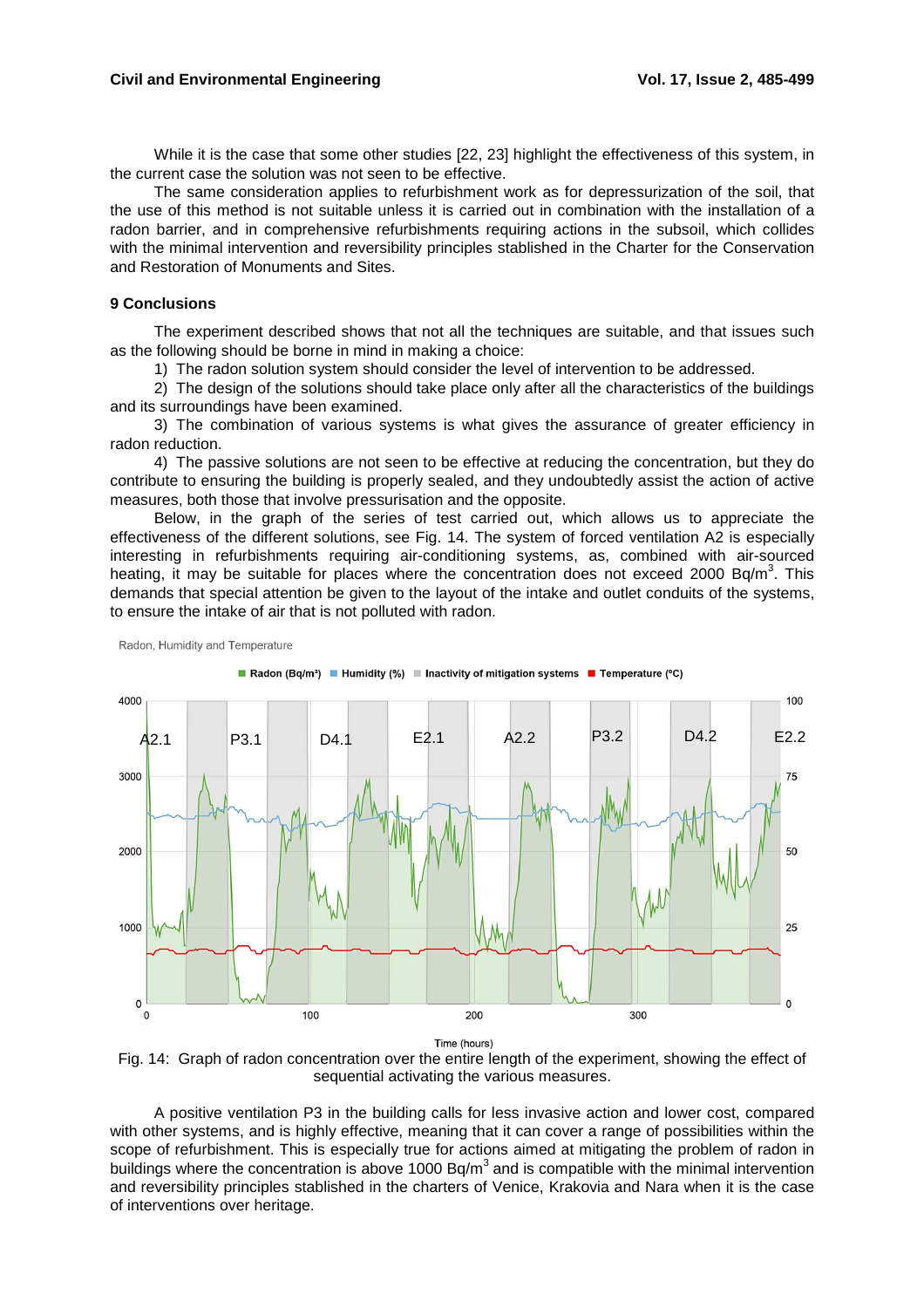For actions on the ground D4, E2, there are two main difficulties. Firstly, the need for more preliminary studies, specifically of the permeability of the ground, composition and homogeneity of the soil beneath the building. Furthermore, the modelling of the pressure bulb is only at the development stage, and so there are no reliable tools to calculate it. All of this requires the action of specialists in the field, who are not always available.

Secondly, they are more invasive and more costly systems, little suited to cases where the only purpose of the action is the mitigation of radon. Their use may, however, be appropriate in general refurbishment work with permeable soils, since offer the advantage of not affecting the habitability of the interior of the structure.

In any case, its use is always recommended in combination with the radon barrier, as established in the CTE DB-HS6 instruction. However, the interaction between the different systems must be taken into account, since in most cases the result will be additive, but it may happen that in some cases the systems neutralize each other, this can fundamentally happen when the combination of two active systems is used, such as pressurization of the building and simultaneous depressurization of the soil, in this case, it would be advisable to carry out a detailed study of the interaction of both systems.

## **References**

- [1] BARROS-DIOS, J. M. BARREIRO, M. A. RUANO-RAVINA, A. FIGUEIRAS, A.: Exposure to residential radon and lung cancer in Spain: a population-based case-control study. American Journal of Epidemiology, Vol. 156(6), 2002, pp. 548-555.
- [2] SAMET, J. M.: Radon and lung cancer. J. Natl. Cancer Inst, 81, 1989, pp. 745–757.
- [3] DARBY, S. HILL, D. AUVINEN, A. BARROS-DIOS, J. M. BAYSSON, H. BOCHICCHIO, F. DEO, H. - FALK, R. - FORASTIERE, F. - HAKAMA, M.: Radon in homes and risk of lung cancer: collaborative analysis of individual data from 13 European case-control studies. B.M.J., doi: 10.1136/bmj.38308.477650.63.
- [4] BRANION-CALLES, M. C. NELSON, T. A. HENDERSON, S. B.: Evaluation of different radon guideline values based on characterization of ecological risk and visualization of lung cancer mortality trends in British Columbia, Canada. BMC Public Health, 2015, https://doi.org/10.1186/ s12889-015-2438-2.
- [5] EUROPEAN COUNCIL DIRECTIVE 2013/59/Euratom on Basic Safety Standards for Protection against the Dangers Arising from Exposure to Ionising Radiation and Repealing Directives 89/618/Euratom, 90/641/Euratom, 96/29/Euratom, 97/43/Euratom and 2003/122/Euratom. Off. J. Eur. Union 2014, L13, 1–73. Available online: http://data.europa.eu/eli/dir/2013/59/oj (accessed on 26 September 2018).
- [6] WHO Handbook on indoor radon. A public health perspective. Ed. Hayo Zeeb & Frend Shannoun, 2009.
- [7] PIEDRECAISA-GARCIA, B. FRUTOS, B.: Radon concentrations in cave houses of Crevillente. Journal of Construction, Vol. 17, No. 1, 2018, https://doi.org/10.7764/RDLC.17.1.60.
- [8] FRUTOS, B. OLAYA, M. ESTEBAN, J. L.: Sistemas de extracción como técnicas constructivas para evitar la entrada de gas radón en las viviendas. Informes de la Construcción, Vol. 63(521), 2011, pp. 23-36.
- [9] PUBLIC HEALTH EMGLAND, 2020. https://www .ukradon.org/information/reducelevels.
- [10] Instituto Galego da vivienda e solo. https://igvs.xunta.gal/web/actuamos/921.2019.
- [11] SYMONDS, P. REES, D. DARAKTCHIEVA, Z. MCCOLL, N. BRADLEY, J. HAMILTON, I. DAVIES, M.: Home energy efficiency and radon: An observational study. Indoor Air. 29, 2019. https://doi.org/10.1111/ina.12575.
- [12] MOHAMMADIAN, Z. SHAHBAZIS, M.: Study of the Effect of Sustainable Architecture on the Design of Residential Buildings (Case Study: Qazvin Pardis Complex). Civil and Environmental Engineering, Vol. 14, Iss. 2, 2018, pp. 91-98, https://doi.org/10.2478/cee-2018-0012.
- [13] RUANO-RAVIÑA, A. QUINDÓS-PONCELA, L. SAINZ FERNÁNDEZ, C. BARROS-DIOS, J. M.: Radón interior y salud pública en España: tiempo para la acción. Gaceta Sanitaria, Vol. 28(6), 2014, pp. 439-441, https://dx.doi.org/10.1016/j.gaceta.2014.09.003.
- [14] NEZNAL, M. MATOLIN, M. BARNET, I. MIKŠOVÁ, J.: The new method for assessing the radon risk of building sites. Prace Ceskeho Geologickeho Ustavu, 2004, pp.7-47.
- [15] FRUTOS VÁZQUEZ, B. OLAYA ADÁN, M.: Las prestaciones en construcción de las barreras antiradón. II Congreso Nacional de Investigación en Edificación. IETcc-CSIC.2010.
- [16] REAL DECRETO 732/2019 de 20 diciembre 2019 (BOE 27/12/2019).